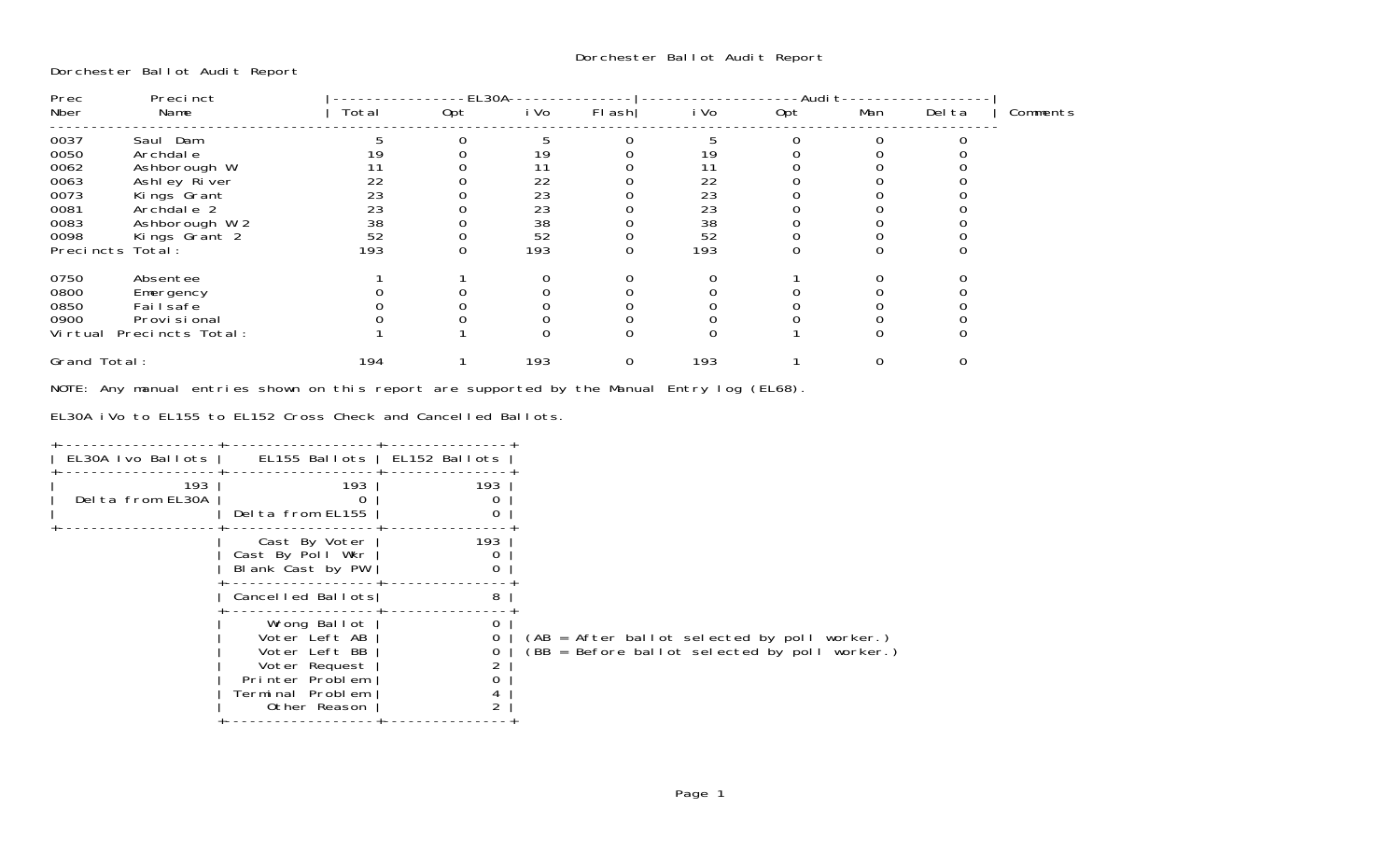Dorchester Vote Audi†

Dorchester Vote Level Audit Report

| Precinct Number / Name                                                        |                                  |                            | -------------------EL30A----------------- -----Audi t------- |                                  |                            |                         |                      |                                  |                                                                                                                 |
|-------------------------------------------------------------------------------|----------------------------------|----------------------------|--------------------------------------------------------------|----------------------------------|----------------------------|-------------------------|----------------------|----------------------------------|-----------------------------------------------------------------------------------------------------------------|
| Office                                                                        | Candi date                       | Party                      | Total                                                        | Optical iVo                      |                            | Flash                   | i Vo                 |                                  | Delta Comments                                                                                                  |
| 0037 Saul Dam<br>State Senator DISTRICT 41<br>State Senator DISTRICT 41       | Wal ter Hundley<br>Paul Thurmond | $($ REP $)$<br>(REP)       | $\overline{0}$<br>$\overline{4}$                             | $\mathbf 0$<br>$\overline{0}$    | $\mathbf 0$<br>4           |                         | $\sim$ 4             |                                  | 0 * No Audit Data expected or found                                                                             |
| 0050 Archdale<br>State Senator DISTRICT 41<br>State Senator DISTRICT 41       | Wal ter Hundley<br>Paul Thurmond | (REP)<br>CREP <sub>)</sub> | $\Omega$<br>19                                               | $\overline{0}$<br>$\overline{0}$ | $\overline{0}$<br>19       |                         | 19                   |                                  | 0 * No Audit Data expected or found                                                                             |
| 0062 Ashborough W<br>State Senator DISTRICT 41<br>State Senator DISTRICT 41   | Wal ter Hundley<br>Paul Thurmond | (REP)<br>(REP)             | $\frac{2}{9}$                                                | $\mathbf 0$<br>$\overline{0}$    | $\overline{2}$<br>9        | $\mathbf 0$<br>$\Omega$ | $\frac{2}{9}$        | $\mathbf 0$<br>$\overline{0}$    |                                                                                                                 |
| 0063 Ashley River<br>State Senator DISTRICT 41<br>State Senator DISTRICT 41   | Wal ter Hundley<br>Paul Thurmond | (REP)<br>(REP)             | 3<br>19                                                      | 0<br>$\Omega$                    | 3<br>19                    | 0<br>$\Omega$           | 3<br>19              | $\overline{0}$<br>$\overline{0}$ |                                                                                                                 |
| 0073 Kings Grant<br>State Senator DISTRICT 41<br>State Senator DISTRICT 41    | Wal ter Hundley<br>Paul Thurmond | (REP)<br>CREP <sub>)</sub> | $\overline{1}$<br>22                                         | $\mathbf 0$<br>$\overline{0}$    | $\overline{1}$<br>22       | 0<br>$\overline{O}$     | 22                   | $\mathbf 0$<br>$\mathbf 0$       |                                                                                                                 |
| 0081 Archdale 2<br>State Senator DI STRICT 41<br>State Senator DISTRICT 41    | Wal ter Hundley<br>Paul Thurmond | (REP)<br>(REP)             | $\overline{2}$<br>21                                         | 0<br>$\mathbf 0$                 | 2<br>21                    | 0<br>$\Omega$           | 2<br>21              | $\overline{0}$<br>$\mathbf 0$    |                                                                                                                 |
| 0083 Ashborough W 2<br>State Senator DISTRICT 41<br>State Senator DISTRICT 41 | Wal ter Hundley<br>Paul Thurmond | (REP)<br>(REP)             | -4<br>34                                                     | 0<br>$\mathbf 0$                 | 4<br>34                    | 0<br>$\Omega$           | 34                   | $\mathbf 0$<br>$\mathbf 0$       |                                                                                                                 |
| 0098 Kings Grant 2<br>State Senator DISTRICT 41<br>State Senator DI STRICT 41 | Wal ter Hundley<br>Paul Thurmond | (REP)<br>(REP)             | $\overline{7}$<br>45                                         | 0<br>$\mathbf 0$                 | $\overline{7}$<br>45       | 0<br>$\overline{0}$     | $\overline{7}$<br>45 | $\mathsf O$<br>$\mathbf 0$       |                                                                                                                 |
| 0750 Absentee<br>State Senator DISTRICT 41<br>State Senator DISTRICT 41       | Wal ter Hundley<br>Paul Thurmond | $($ REP $)$<br>(REP)       | $\mathbf 0$<br>$\mathbf{1}$                                  | 0<br>$\mathbf{1}$                | $\overline{0}$<br>$\Omega$ |                         |                      | * No Audit Data for optical.     | 0 * No Audit Data expected or found<br>0 * All votes cast for this candidate<br>* in this precient are optical. |
| 0800 Emergency<br>State Senator DISTRICT 41<br>State Senator DISTRICT 41      | Walter Hundley<br>Paul Thurmond  | (REP)<br>(REP)             | $\overline{0}$<br>$\Omega$                                   | $\overline{0}$<br>$\Omega$       | 0<br>$\Omega$              |                         |                      |                                  | 0 * No Audit Data expected or found<br>0 * No Audit Data expected or found                                      |
| 0850 Failsafe<br>State Senator DISTRICT 41<br>State Senator DI STRICT 41      | Wal ter Hundley<br>Paul Thurmond | (REP)<br>(REP)             | $\Omega$<br>$\Omega$<br>Page 1                               | $\overline{0}$<br>$\Omega$       | $\Omega$<br>$\Omega$       |                         |                      |                                  | 0 * No Audit Data expected or found<br>0 * No Audit Data expected or found                                      |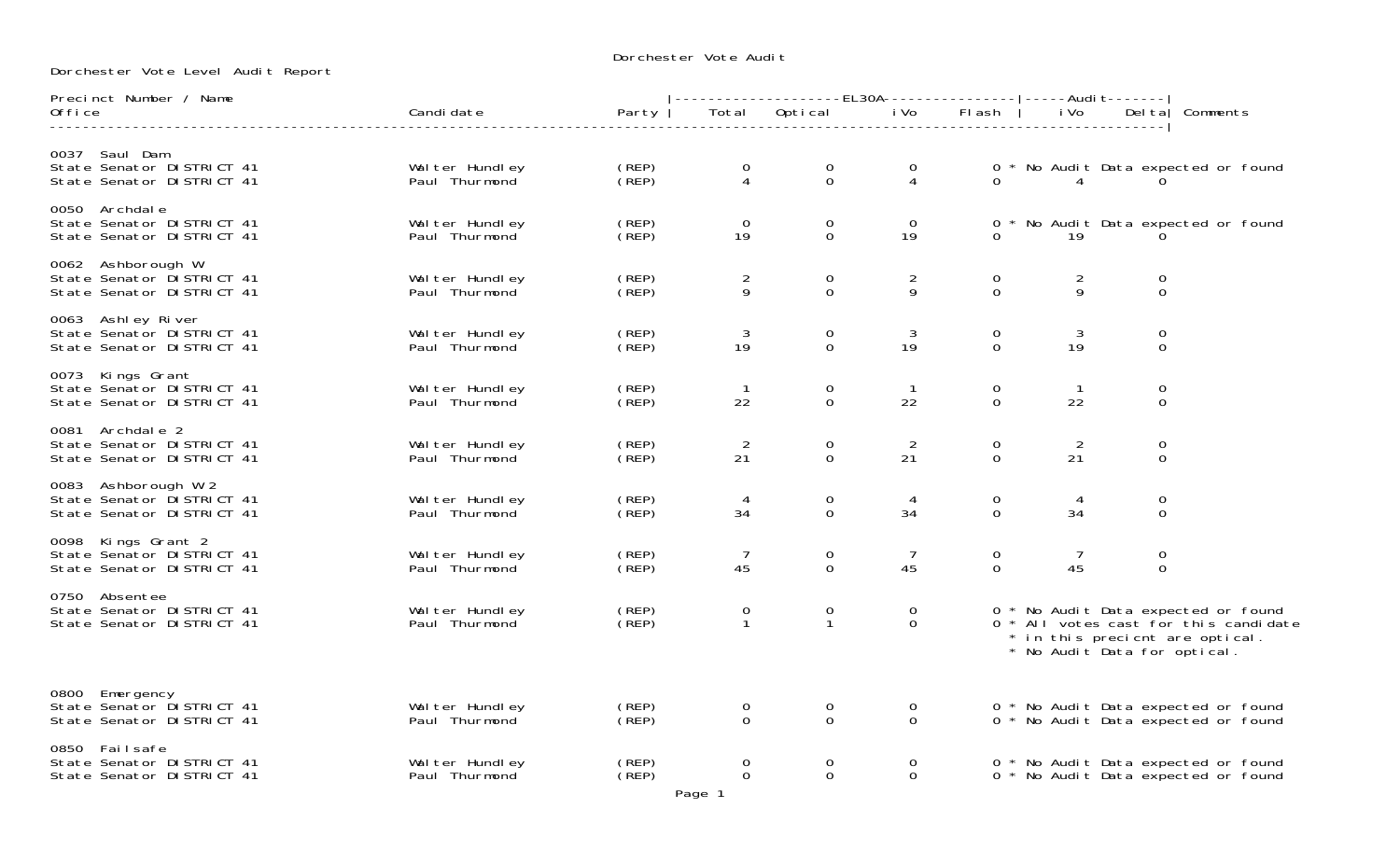### Dorchester Vote Audit

| 0900 Provisional                  |                |       |  |                                     |
|-----------------------------------|----------------|-------|--|-------------------------------------|
| State Senator DISTRICT 41         | Walter Hundley | (REP) |  | 0 * No Audit Data expected or found |
| State Senator DISTRICT 41         | Paul Thurmond  | (REP) |  | 0 * No Audit Data expected or found |
| There was no unmatched audit data |                |       |  |                                     |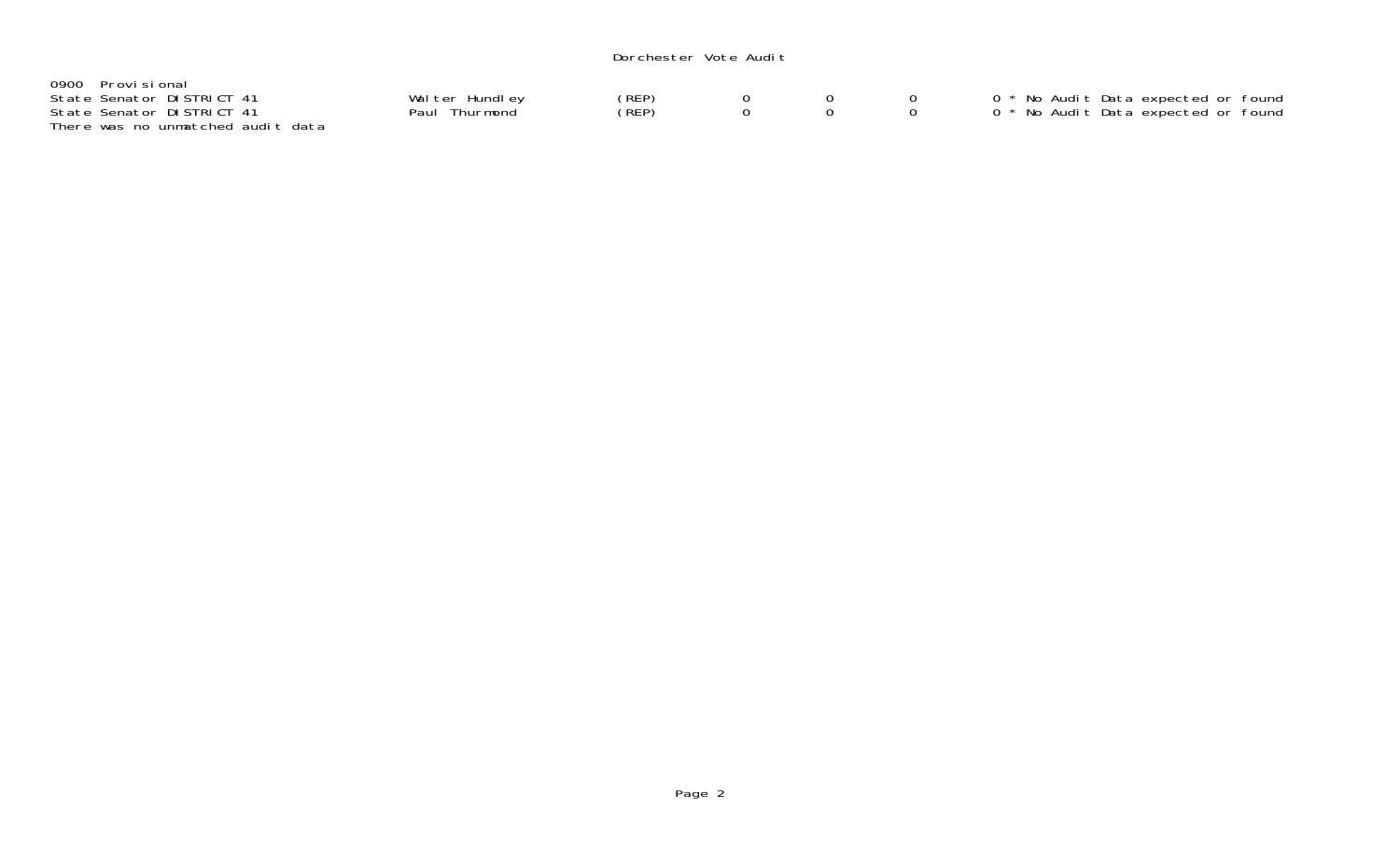# Dorchester EL30A45A Compare

Dorchester EL30A45A Comparison Report

| Office                                                 | `andi date                         | Party          | Tot | 0pt | i Vo      | .------------------------------FI 45A--------<br>Fl ash | Tot | Opt | i Vo | Flash | Delta |
|--------------------------------------------------------|------------------------------------|----------------|-----|-----|-----------|---------------------------------------------------------|-----|-----|------|-------|-------|
| State Senator DISTRICT 41<br>State Senator DISTRICT 41 | Walter Hundley<br>Paul<br>Thurmond | (REP)<br>(REP) | 174 |     | 10<br>173 |                                                         | 174 |     | 173  |       |       |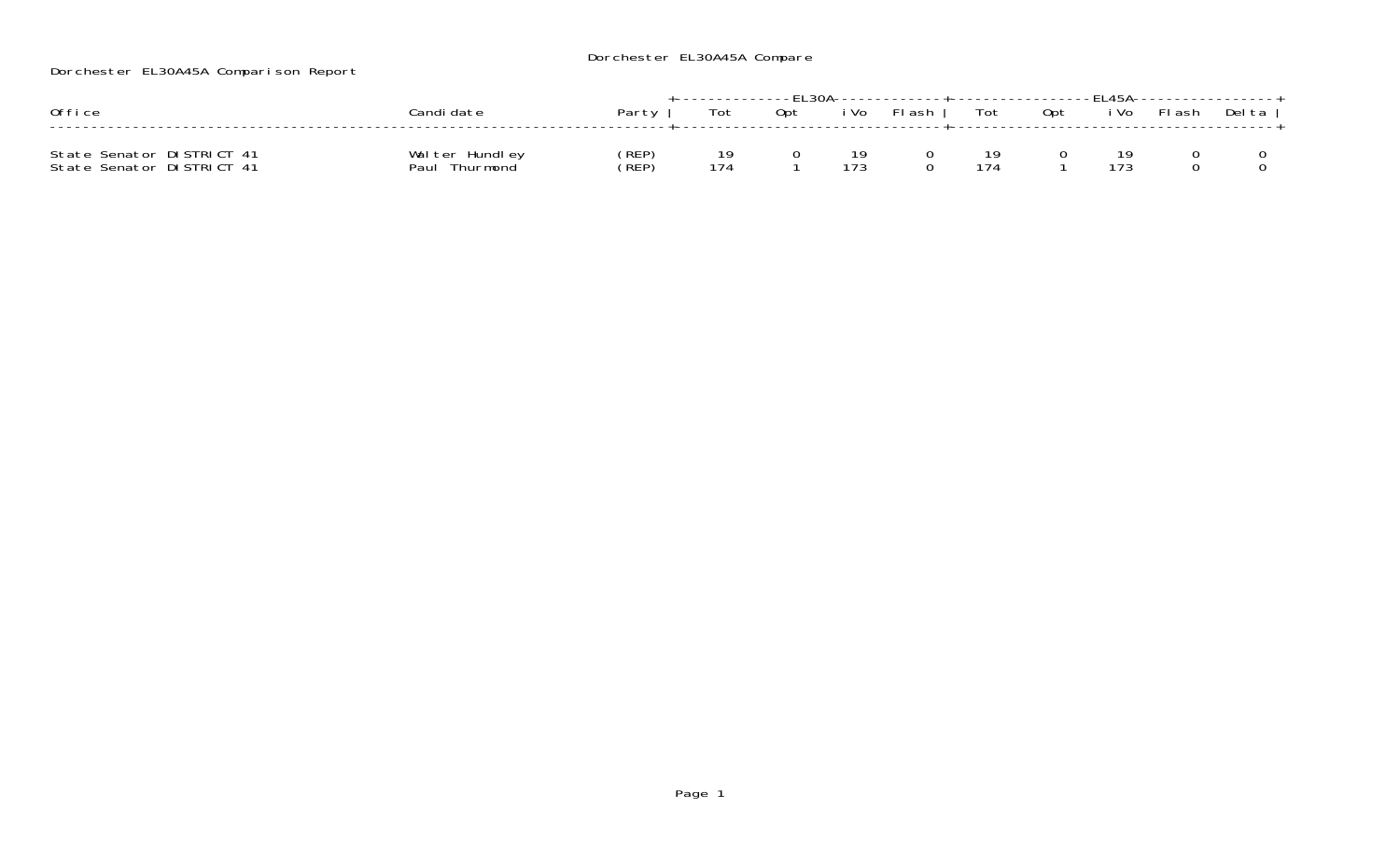#### PEBUsed

## Dorchester PEB Use Report

| Precinct                                                                                             | PEBs Used                                                          | Comments |
|------------------------------------------------------------------------------------------------------|--------------------------------------------------------------------|----------|
| Saul Dam<br>Archdal e<br>Ashborough W<br>Ashley River<br>Kings Grant<br>Archdale 2<br>Ashborough W 2 | 124924<br>111195<br>112273<br>112749<br>195544<br>111195<br>112273 |          |
| Kings Grant 2                                                                                        | 195544                                                             |          |

7 precincts processed